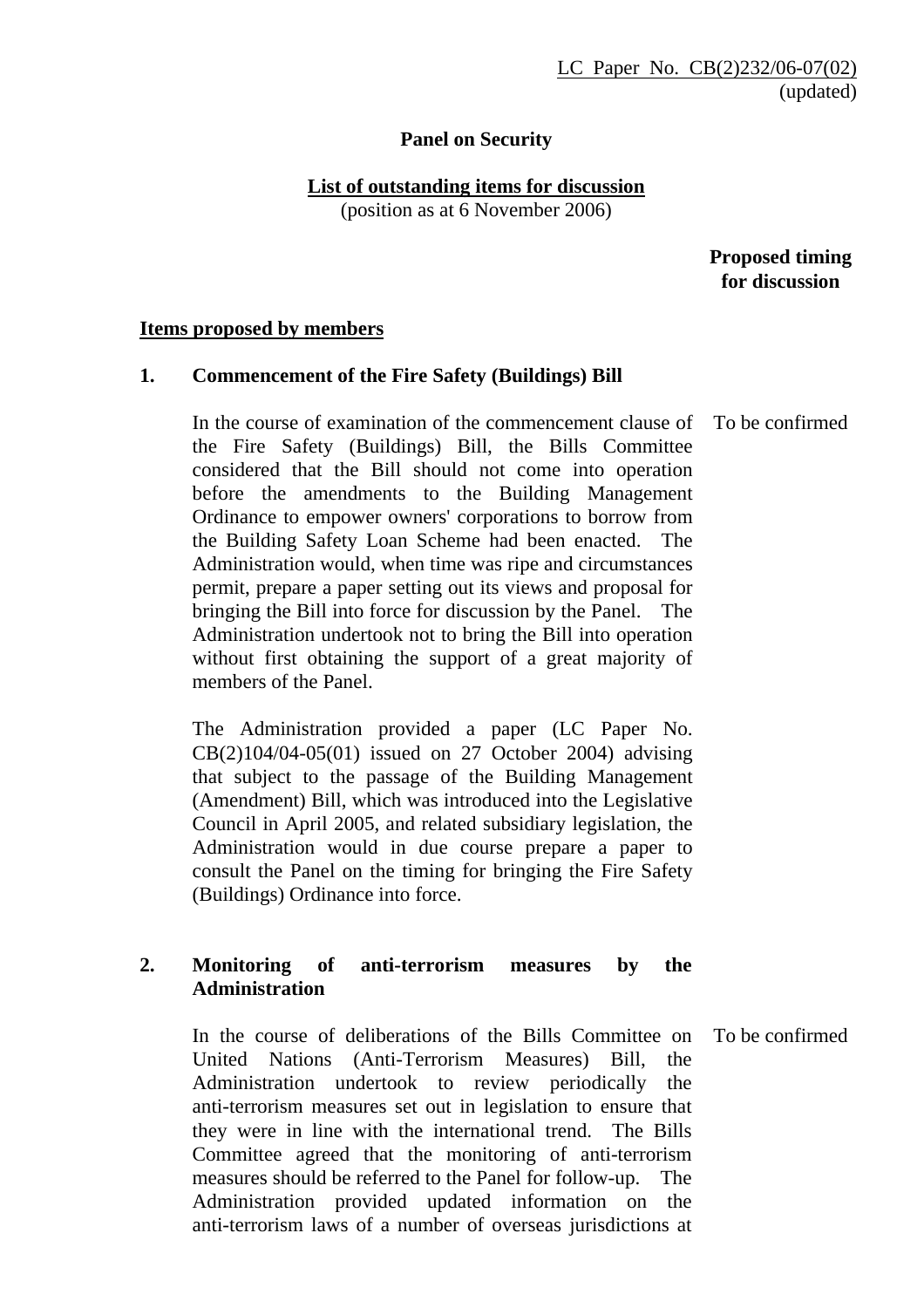the Panel meeting on 20 February 2003 vide LC Paper No. CB(2)1113/02-03(03).

A submission from the Amnesty International, Hong Kong Section Limited on the United Nations (Anti-Terrorism Measures) Ordinance was circulated vide LC Paper No. CB(2)170/02-03 on 25 October 2002 for members' information. The Administration's response to the submission was circulated to members vide LC Paper No. CB(2)411/02-03 on 19 November 2002.

At the suggestion of members, the subject of "Measures to combat terrorist activities in Hong Kong" was discussed at the meeting on 5 December 2002.

At the meetings on 16 January 2003 and 20 February 2003, the Panel was consulted on the proposals in the United Nations (Anti-Terrorism Measures) (Amendment) Bill 2003, which sought to implement relevant international conventions against terrorism, and to provide the means for the Secretary for Security to effectively freeze terrorist assets which are not funds. The Administration subsequently introduced the Bill on 21 May 2003. A Bills Committee formed to study the Bill had completed its work and the Bill was passed at the Council meeting on 30 June 2004. During the resumption of Second Reading debate on the Bill, the Administration stated that it would review the reporting requirements under section 12 of the Ordinance and section 25A of the Drug Trafficking (Recovery of Proceeds) Ordinance and the Organized and Serious Crimes Ordinance in the context of the exercise to put in place the Financial Action Task Force on Money Laundering's Forty Recommendations which was scheduled to start in 2004-2005.

In its letter dated 27 October 2004 (LC Paper No. CB(2)110/04-05(01) issued on 28 October 2004), the Administration advised that it planned to launch the proposed review of the suspicious transaction reporting requirements in the first quarter of 2005.

Progress reports provided by the Administration were circulated to members vide LC Paper Nos. CB(2)875/04-05, CB(2)751/05-06 and CB(2)973/05-06 on 16 February 2005,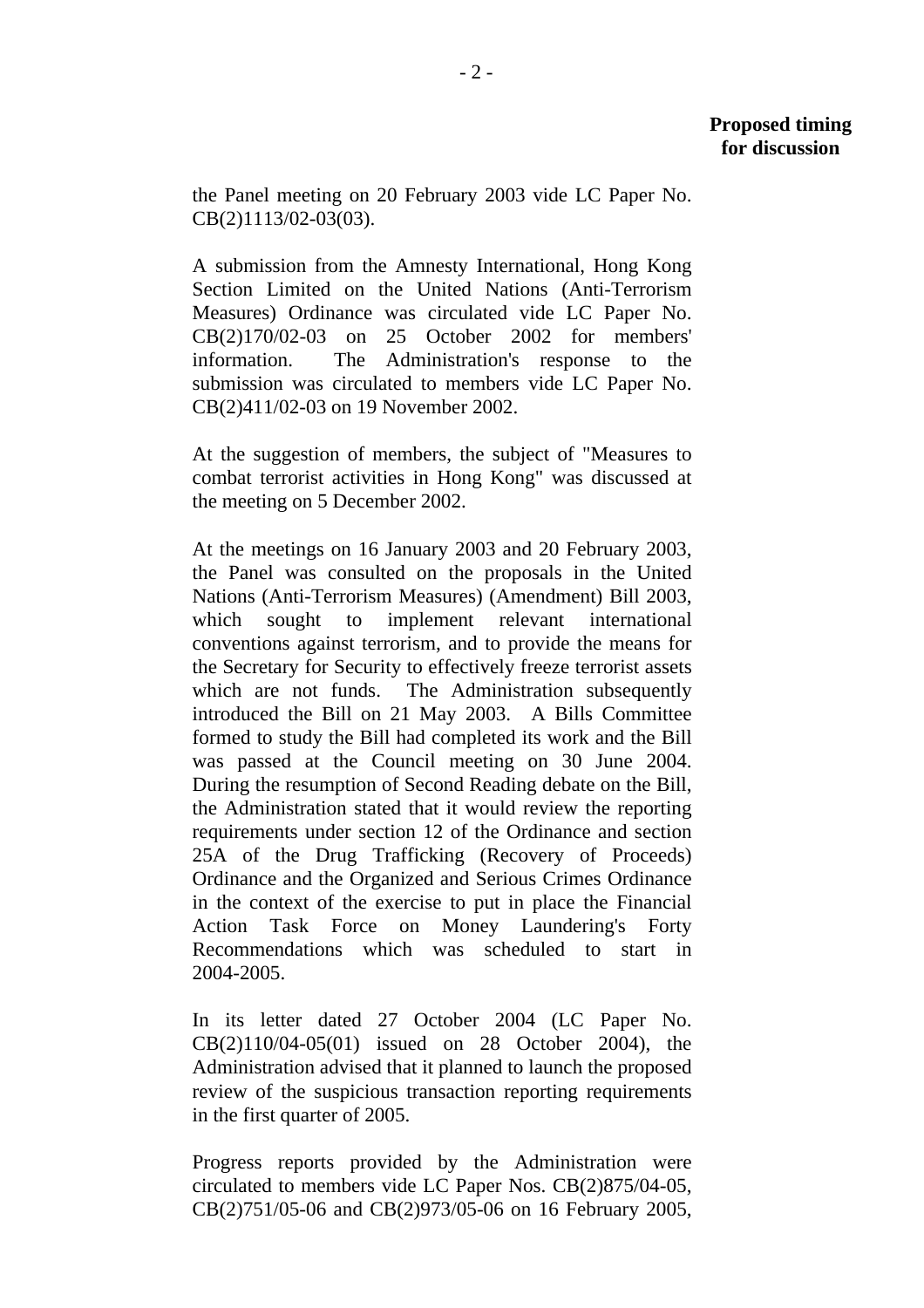23 December 2005 and 25 January 2006 respectively.

The review of the suspicious transaction reporting requirements was launched in the first quarter of 2005 and is still underway. The Administration will inform the Panel of the result of the review in the course of the preparation of the legislation for implementing the FATF Recommendations.

### **3. Follow-up on issues relating to the Police's List of Recordable Offences**

Issues relating to the Police's List of Recordable Offences and Certificate of No Criminal Conviction were discussed at the meeting on 2 April 2004. Members were concerned that besides some 167 recordable offences which might be recordable by the Police, offences where a heavier sentence would be imposed on conviction would also be recorded. They considered that the criteria for recording a conviction should be set out clearly and the records of convictions maintained by the Police should be separated from the system for issuing Certificate of No Criminal Conviction. The Administration stated that it would examine the issue having regard to the practice in other countries. Hon James TO proposed that the matter be followed up by the Panel. To be confirmed

### **4. Issues relating to the merging of Tseung Kwan O and Sai Kung Police Divisions into a Police District**

Issues relating to the merging of Tseung Kwan O Police Division and Sai Kung Police Division into a Police District was discussed at the meeting between LegCo Members and Sai Kung District Council members on 7 April 2005 and referred to the Panel. The referral was circulated to members vide LC Paper No. CB(2)1990/04-05 on 17 June 2005. Members agreed at the Panel meeting on 5 July 2005 that the subject matter be followed up by the Panel. To be confirmed

### **5. Provision of emergency ambulance service**

The provision of emergency ambulance service was discussed at the Panel meeting on 7 June 2005. Members To be confirmed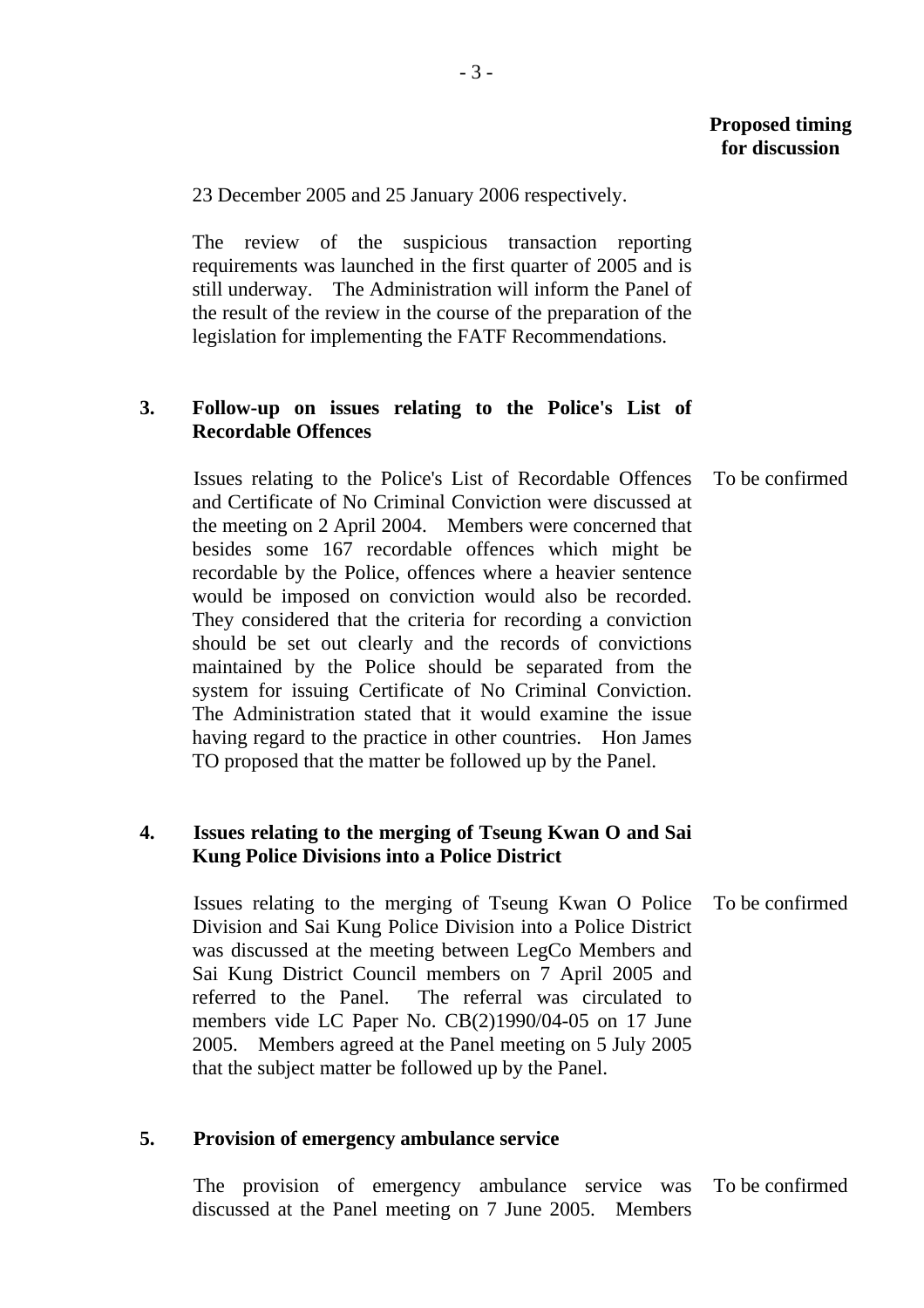## **Proposed timing for discussion**

agreed at the meeting on 5 July 2005 that the subject matter be followed up by the Panel.

A submission from the Hong Kong Fire Services Department Ambulancemen's Union and the Administration's response were circulated to members vide LC Paper No. CB(1)915/05-06 on 15 February 2006.

(See also item 14.)

### **6. Legislative amendments to the Public Order Ordinance and Police's internal guidelines**

At its meeting on 1 November 2005, the Panel discussed issues arising from the judgment delivered by the Court of Final Appeal on the case of *LEUNG Kwok-hung and others v. the Hong Kong Special Administrative Region*. The Administration informed the Panel that it would introduce legislative amendments to the Public Order Ordinance in the light of the judgment. To be confirmed

The Administration also informed the Panel that the Police would, in consultation with the Department of Justice, review the internal guidelines for dealing with notifications of public meetings and processions. A copy of a set of new guidelines adopted by the Police on the approach to the Public Order Ordinance in relation to public meetings and public processions, as well as a related note prepared by the Police, were issued to Members vide LC Paper No. CB(2)1224/05-06 on 23 February 2006 for reference.

## **7. Review of security arrangements for the Sixth Ministerial Conference of the World Trade Organization held in Hong Kong in December 2005**

At its meeting on 4 July 2006, the Panel discussed the Police's After Action Review Report regarding the security arrangements for the Sixth Ministerial Conference of the World Trade Organization held in Hong Kong in December 2005. To be confirmed

Hon James TO suggested that the issue be further discussed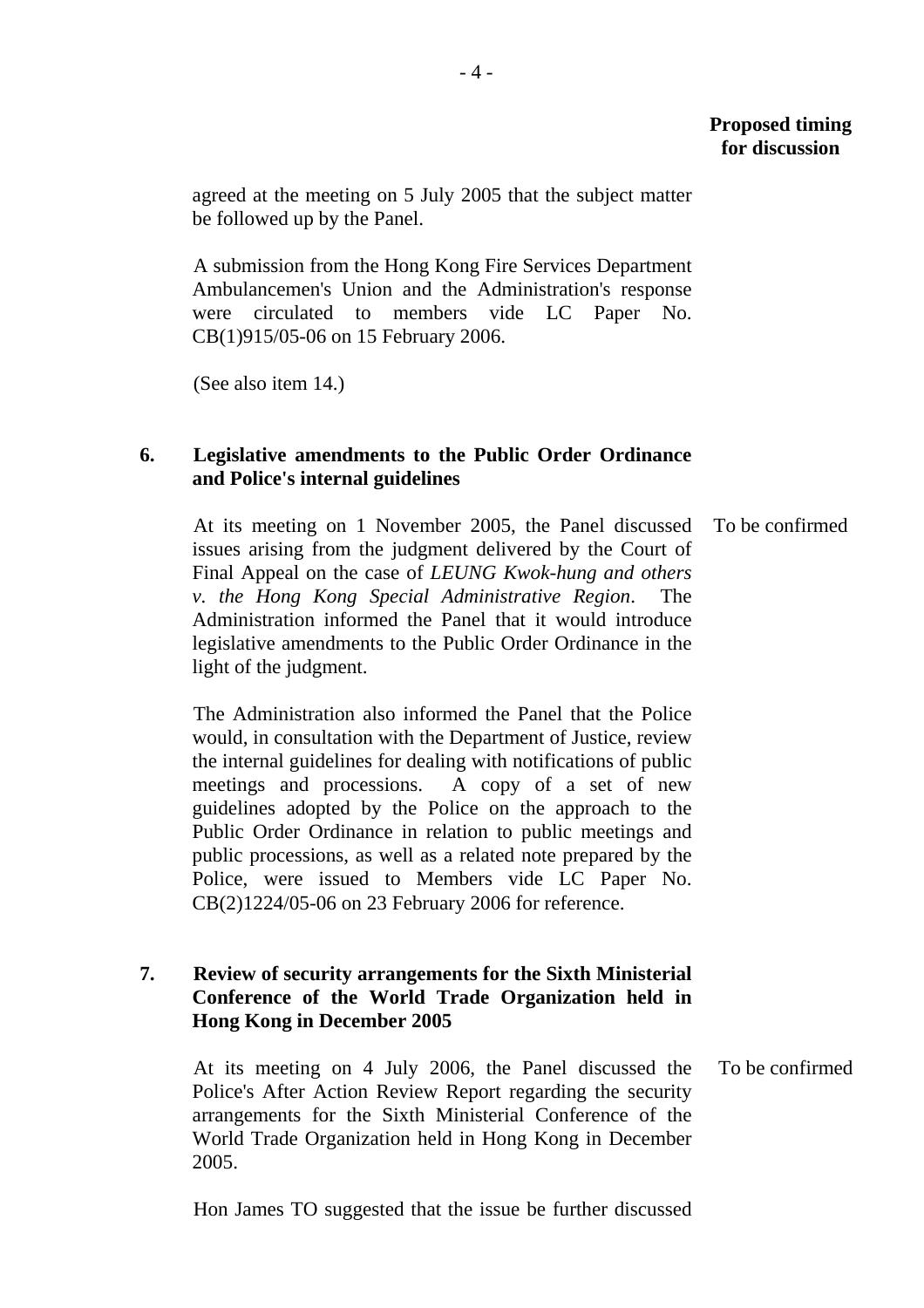## **Proposed timing for discussion**

in the future.

### **8. Police's undercover operations against vice activities**

Item discussed at the meeting on 4 April 2006. Hon James TO suggested that the subject should be discussed again at a future meeting. To be confirmed

Supplementary information provided by the Administration was circulated to members vide LC Paper No. CB(2)3021/05-06 on 13 September 2006.

## **9. Immigration Policy on Foreign Visitors**

At the meeting on 4 April 2006, Hon Howard YOUNG suggested that the immigration policy on foreign visitors should be discussed by the Panel. An information paper provided by the Administration was circulated to members vide LC Paper No. CB(2)1287/05-06 on 2 March 2006. To be confirmed

## **10. Interception of Communications and Covert Surveillance**

In the course of examination of the Interception of Communications and Surveillance Bill, the Bills Committee suggested that the following matters should be followed up by the Panel on Security - To be confirmed

- (a) the proposed research study on monitoring the work of law enforcement agencies in covert operations by legislatures in overseas jurisdictions, including the provision of confidential information to the legislatures in this regard; and
- (b) the suggestion that the Commissioner on Interception of Communications and Surveillance should take into account the views of Legislative Council Members in making his comments or recommendations on the code of practice to the Secretary for Security.

The Administration also undertook to -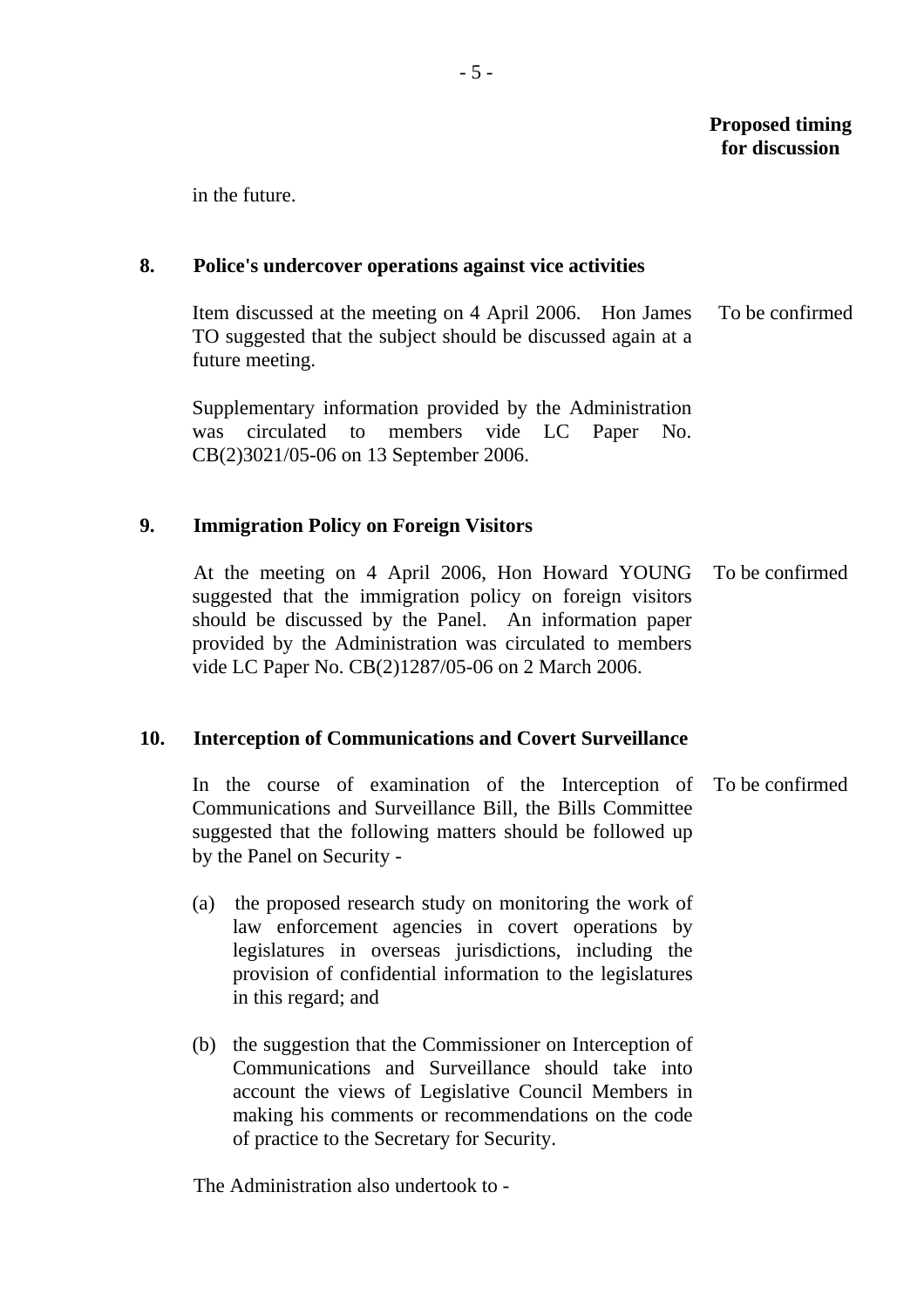- (c) provide the Panel with an updated version of the code of practice from time to time; and
- (d) report to the Panel the outcome of the review of the intelligence management system of law enforcement agencies.

## **11. Reports of the Hong Kong Special Administrative Region under the Convention Against Torture and Other Cruel, Inhuman and Degrading Treatment or Punishment**

Item proposed by Hon Emily LAU at the meeting on 12 October 2006. The Panel on Home Affairs agreed at its meeting on 12 October 2006 that the reports should be discussed by the Panel on Security. To be confirmed

## **12. Psychotropic Substance Abuse and associated rehabilitation programmes**

Item proposed in November 2006 by Hon LAU Kong-wah, who was concerned about the problem of psychotropic substance abuse and the associated rehabilitation programmes. 1<sup>st</sup> Quarter of 2007

### **Items likely to be proposed by the Administration**

### **13. Review of the coverage of the Frontier Closed Area**

A paper provided by the Administration on the outcome of its To be confirmed review of the Frontier Closed Area was circulated to members vide LC Paper No. CB(2)3000/05-06 on 7 September 2006.

The Administration intends to brief the Panel on the outcome of the review after consulting the relevant District Councils, Rural Committees etc.

A referral from a meeting on 11 May 2006 between Legislative Council Members and members of the North District Council has been circulated to members vide LC Paper No. CB(2)2086/05-06 on 22 May 2006.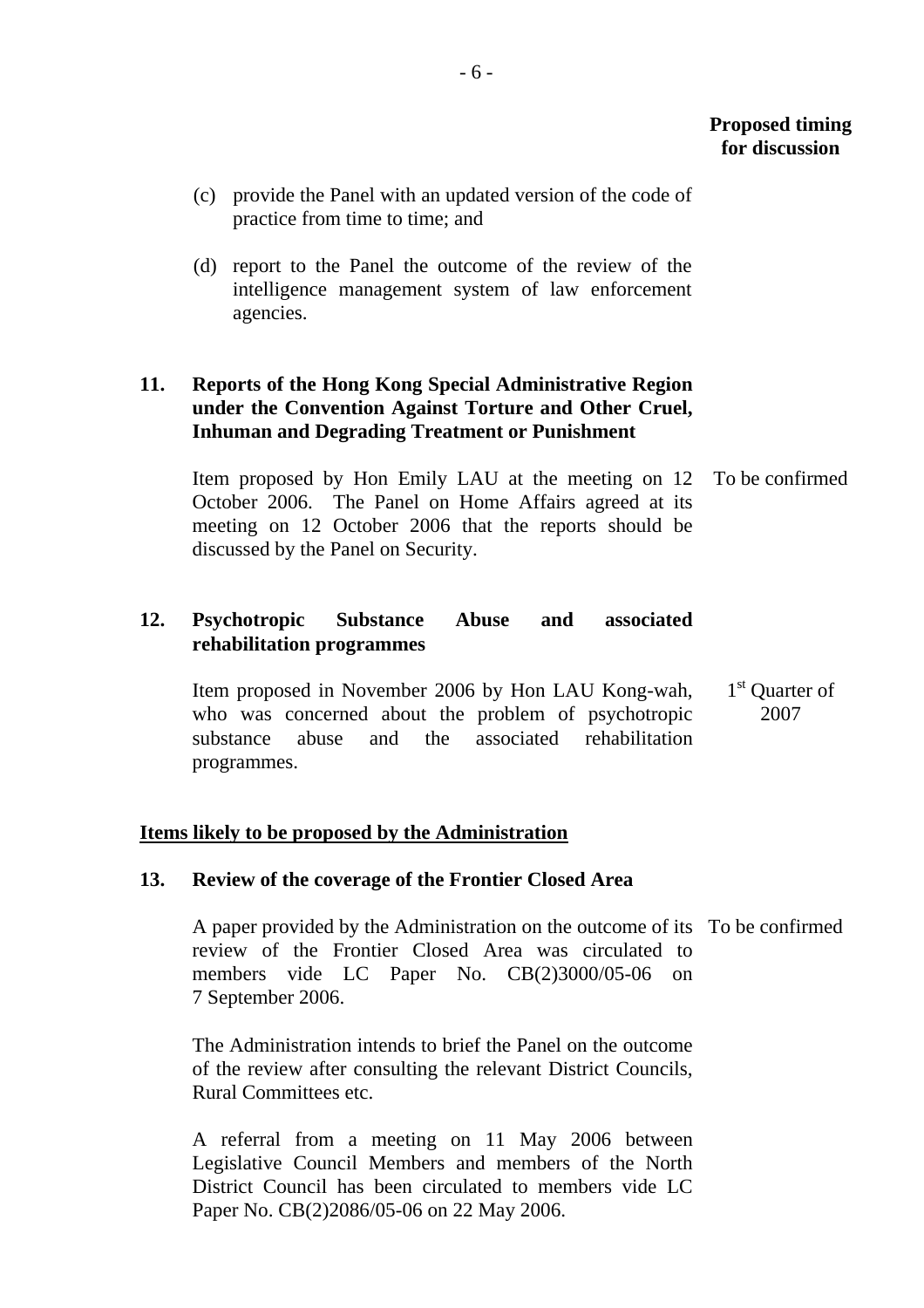| 14.        | Improvements to emergency ambulance service                                                                                                                                                                                                                                                 |                              |
|------------|---------------------------------------------------------------------------------------------------------------------------------------------------------------------------------------------------------------------------------------------------------------------------------------------|------------------------------|
|            | The Administration intends to brief the Panel on its proposals<br>for introducing a Priority Dispatch System in Hong Kong and<br>other improvement options.                                                                                                                                 | 1 <sup>st</sup> Quarter 2007 |
| <b>15.</b> | <b>Anti-terrorism legislation</b>                                                                                                                                                                                                                                                           |                              |
|            | The Administration intends to brief the Panel on its plans<br>$\mathrm{to}$ -                                                                                                                                                                                                               | To be confirmed              |
|            | prepare a code of practice and make subsidiary<br>(a)<br>legislation in connection with the United Nations<br>(Anti-Terrorism Measures) Ordinance (Cap. 575);                                                                                                                               |                              |
|            | (b) prepare a code of practice for the exercise of the<br>powers to require production of information or<br>materials under section 12A of Cap. 575; and                                                                                                                                    |                              |
|            | make rules of Court to provide for procedural matters<br>(c)<br>under Cap. 575.                                                                                                                                                                                                             |                              |
| 16.        | <b>Convention against Transnational</b><br><b>United Nations</b><br><b>Organized Crime</b>                                                                                                                                                                                                  |                              |
|            | The Administration intends to brief the Panel on the Orders<br>required to be made under the Mutual Legal Assistance in<br>Criminal Matters Ordinance (Cap. 525) and the Fugitive<br>Offenders Ordinance (Cap. 503) to implement the<br>requirements of the Convention. Please see item 18. | To be confirmed              |
| 17.        | Commencement of the Fire Safety (Buildings)<br><b>Ordinance</b>                                                                                                                                                                                                                             |                              |
|            | The Administration intends to brief the Panel on its<br>proposed commencement of the Fire Safety (Buildings)<br>Ordinance.                                                                                                                                                                  | To be confirmed              |
|            | The Administration undertook during the examination of<br>the Fire Safety (Buildings) Bill that it would not bring the<br>Ordinance into force until relevant amendments have been                                                                                                          |                              |

- 7 -